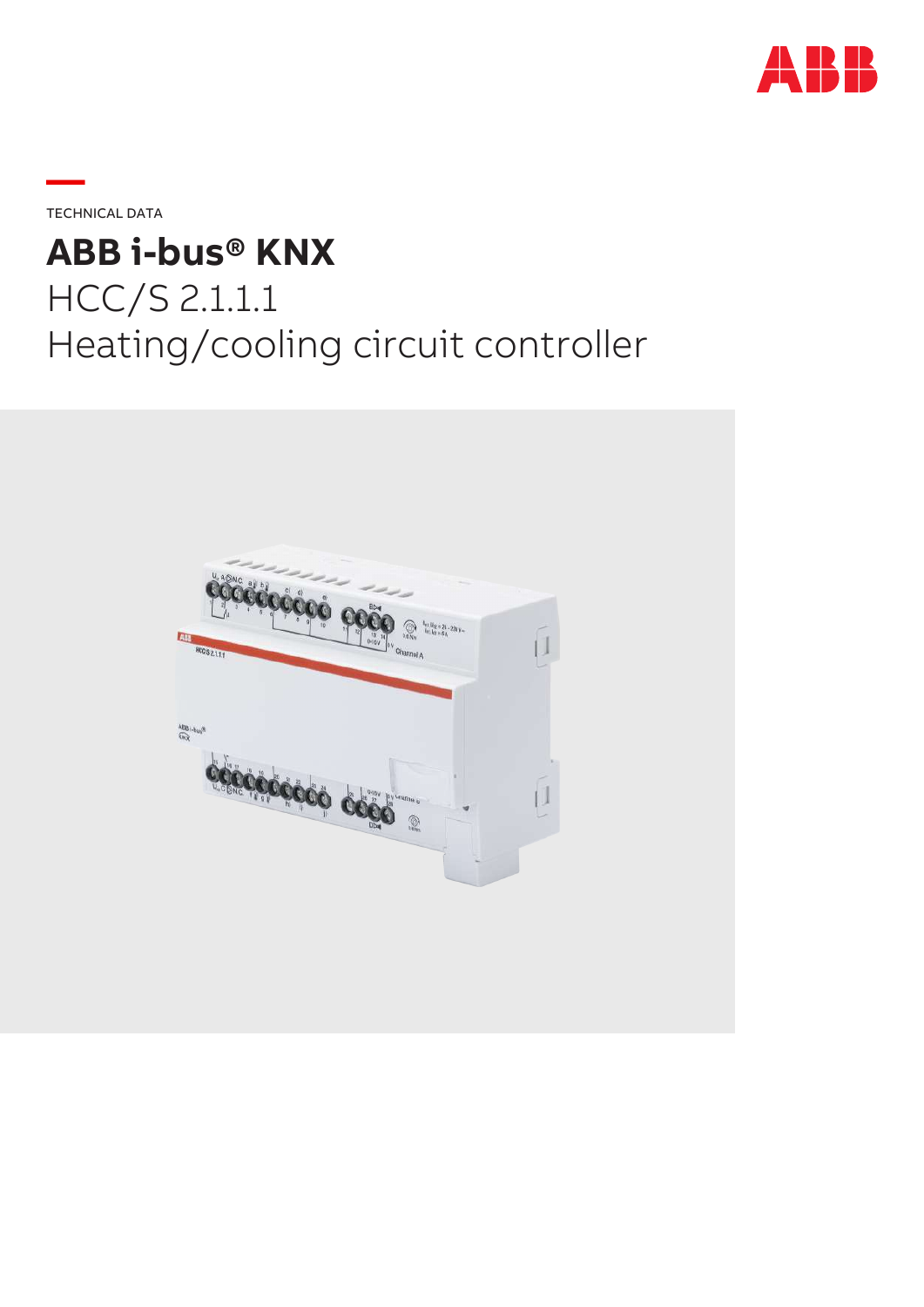## **Device description**

**—**

The device is a modular installation device (MDRC) in proM design. It is designed for installation in electrical distribution boards and small housings with a 35 mm mounting rail (to EN 60715).

The device is KNX-certified and can be used as a product in a KNX system → EU declaration of conformity.

#### The device is powered via the bus

(ABB i-bus® KNX) and requires no additional auxiliary voltage supply. The connection to the bus is made via a bus connection terminal on the front of the housing. The loads are connected to the outputs using screw terminals → terminal designation on the housing.

The software application Engineering Tool Software (ETS) is used for physical address assignment and parameterization.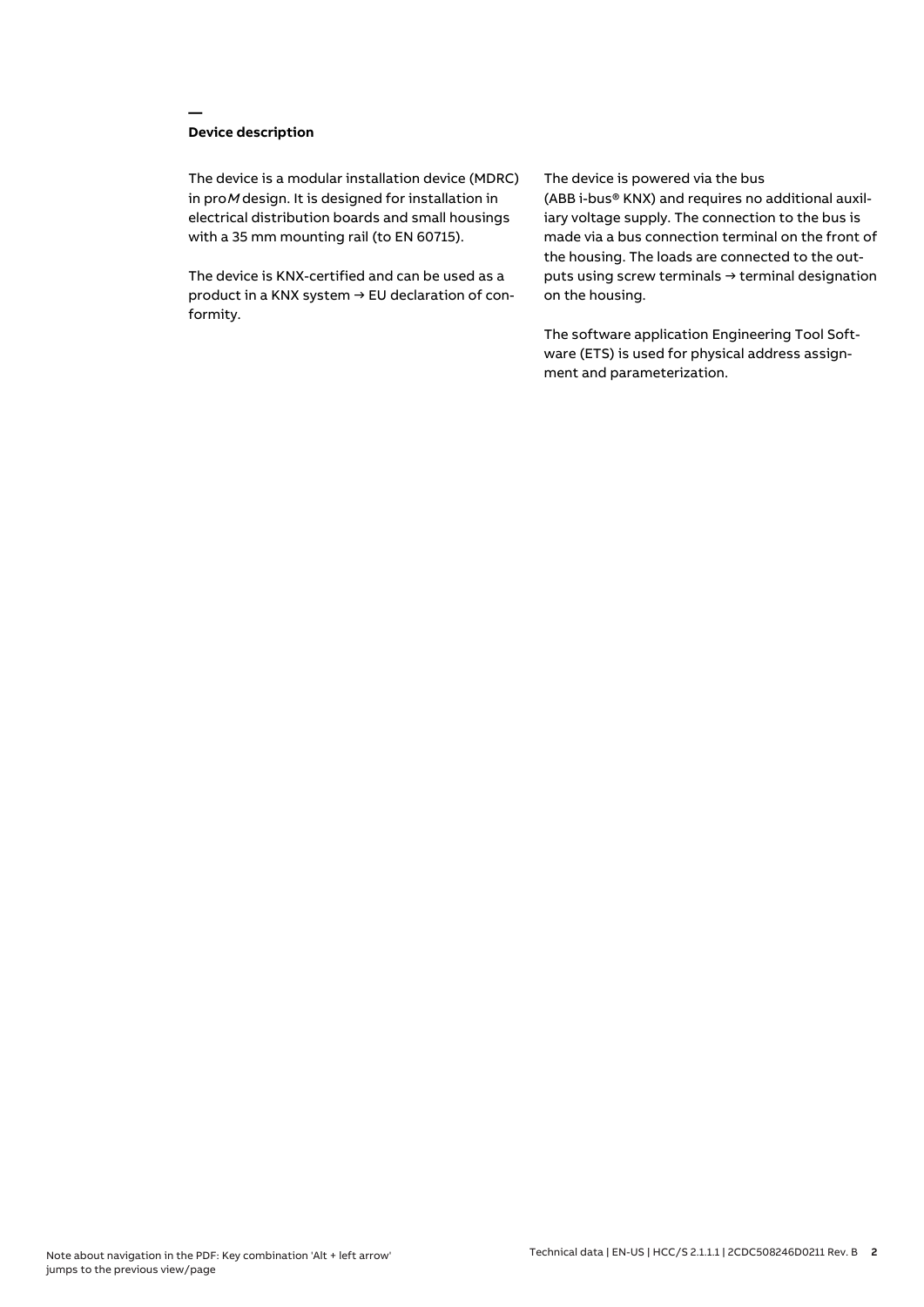## **Device functions**

**—**

The following functions for each channel are available for activating heating/cooling circuits:

- Controller channel
- Actuator channel

## **Controller channel**

The internal controller is activated in the function as a controller channel. The controller is used to process the data received at the inputs (actual values) or via the bus (ABB i-bus® KNX) (actual values and setpoints). The control values are calculated from the data received and transmitted to the outputs.

#### **Actuator channel**

The internal controller is deactivated in the function as an actuator channel. The control values for activating the outputs are calculated by an external controller and received via the bus (ABB i-bus® KNX).

The two device channels are independent of each other. It is possible to control two different rooms. As an alternative, it is also possible to activate a double pump by combining both channels (channel bundling).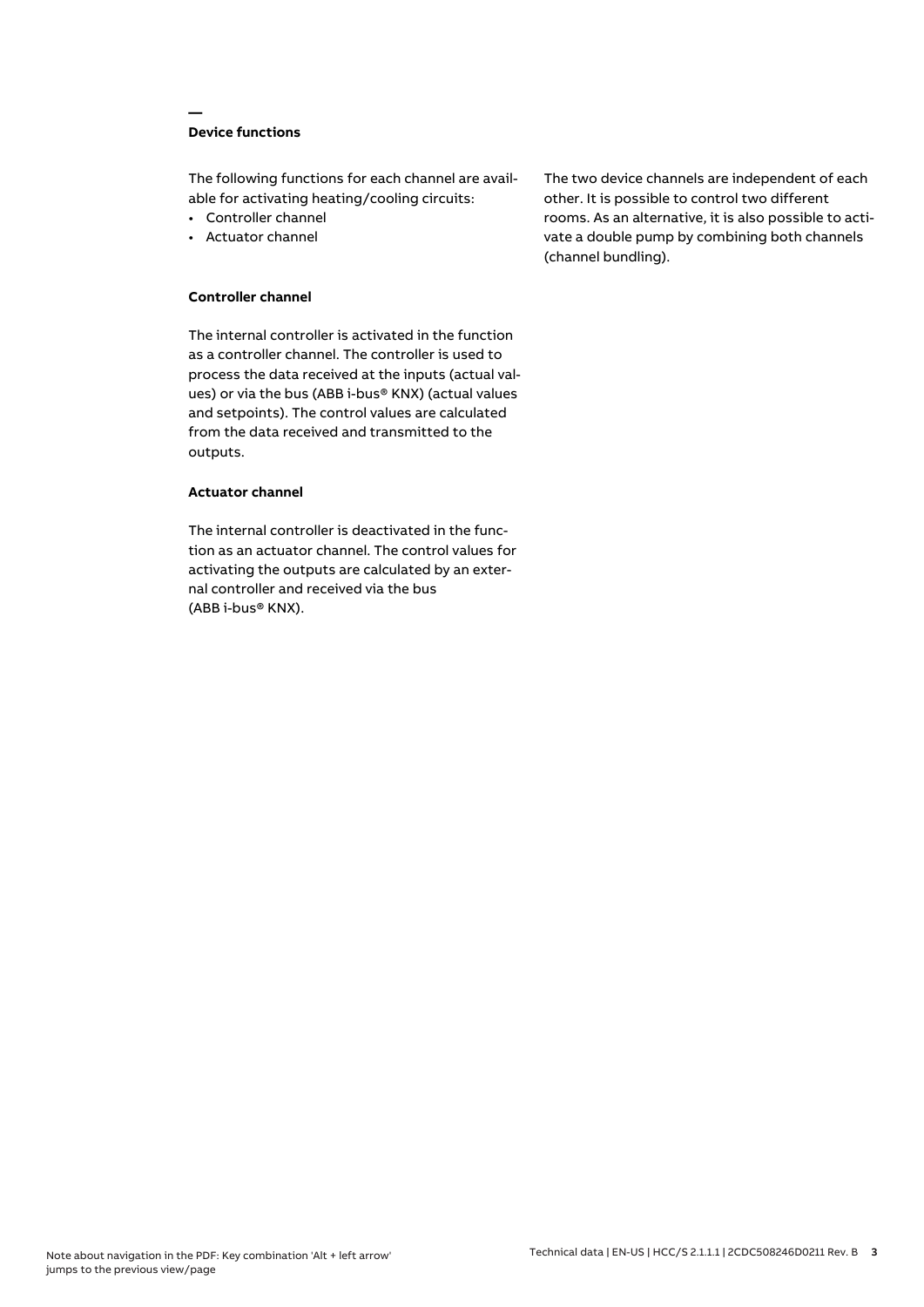## **Connections**

**—**

The devices possess the following connections:

- 10 inputs for sensors
- 2 valve outputs for activating analog and motor-driven valve drives
- 2 pump outputs
- 1 bus connection

#### **Valve outputs**

The tables below provide an overview of the maximum number of devices that can be connected to the individual product variants.

|                                     | HCC/S 2.1.X.1 | HCC/S 2.2.X.1 |  |
|-------------------------------------|---------------|---------------|--|
| Analog valve drives (0  10 V)       |               |               |  |
| Motor-driven valve drives (3-point) |               |               |  |

## **Pump outputs**

|                      | HCC/S 2.1.X.1 | HCC/S 2.2.X.1 |
|----------------------|---------------|---------------|
| Pumps, 1-phase       |               |               |
| Double pump, 1-phase |               |               |

## **Physical inputs**

|                           | HCC/S 2.1.X.1 | HCC/S 2.2.X.1 |
|---------------------------|---------------|---------------|
| Binary sensors (floating) |               |               |
| Temperature sensors       |               |               |

# **—**

#### **Inputs**

| <b>Function</b>                       | a            | b                         | c            | d            | e                         |              | g                         | h |              |                           |
|---------------------------------------|--------------|---------------------------|--------------|--------------|---------------------------|--------------|---------------------------|---|--------------|---------------------------|
| Temperature sensor                    |              |                           |              |              |                           |              |                           |   |              |                           |
| PT100                                 | $\mathsf{x}$ | $\boldsymbol{\mathsf{x}}$ |              |              |                           | $\mathsf{x}$ | $\boldsymbol{\mathsf{x}}$ |   |              |                           |
| PT1000                                | $\times$     | $\mathsf{x}$              |              |              |                           | $\mathsf{x}$ | $\boldsymbol{\mathsf{x}}$ |   |              |                           |
| KT/KTY                                | x            | x                         |              |              |                           | X            | x                         |   |              |                           |
| KT/KTY user-defined                   | $\mathsf{x}$ | x                         |              |              |                           | $\mathsf{x}$ | x                         |   |              |                           |
| NTC10k                                | x            | x                         |              |              |                           | X            | $\boldsymbol{\mathsf{x}}$ |   |              |                           |
| NTC20k                                | $\times$     | $\mathsf{x}$              |              |              |                           | $\mathsf{x}$ | x                         |   |              |                           |
| NI-1000                               | x            | x                         |              |              |                           | $\mathsf{x}$ | x                         |   |              |                           |
| Binary sensor (floating)              |              |                           | $\mathsf{x}$ | $\mathsf{x}$ | $\boldsymbol{\mathsf{x}}$ |              |                           | x | $\mathsf{x}$ | $\boldsymbol{\mathsf{x}}$ |
| Pump status (floating contact)        |              |                           | X            |              |                           |              |                           | x |              |                           |
| Pump fault (floating contact)         |              |                           |              | x            |                           |              |                           |   | x            |                           |
| Pump repair switch (floating contact) |              |                           |              |              | x                         |              |                           |   |              | x                         |

# **—**

# **Outputs**

#### **—**

## **Valve outputs**

| <b>Function</b>                          |              |   |  |
|------------------------------------------|--------------|---|--|
| Analog valve drives                      |              |   |  |
| 010V                                     | $\checkmark$ | x |  |
| 110V                                     |              | x |  |
| 210V                                     |              | х |  |
| 100V                                     | $\check{ }$  | x |  |
| Fault detection (overload/short circuit) |              | ᄉ |  |
| Automatic closing if pump shut down      |              |   |  |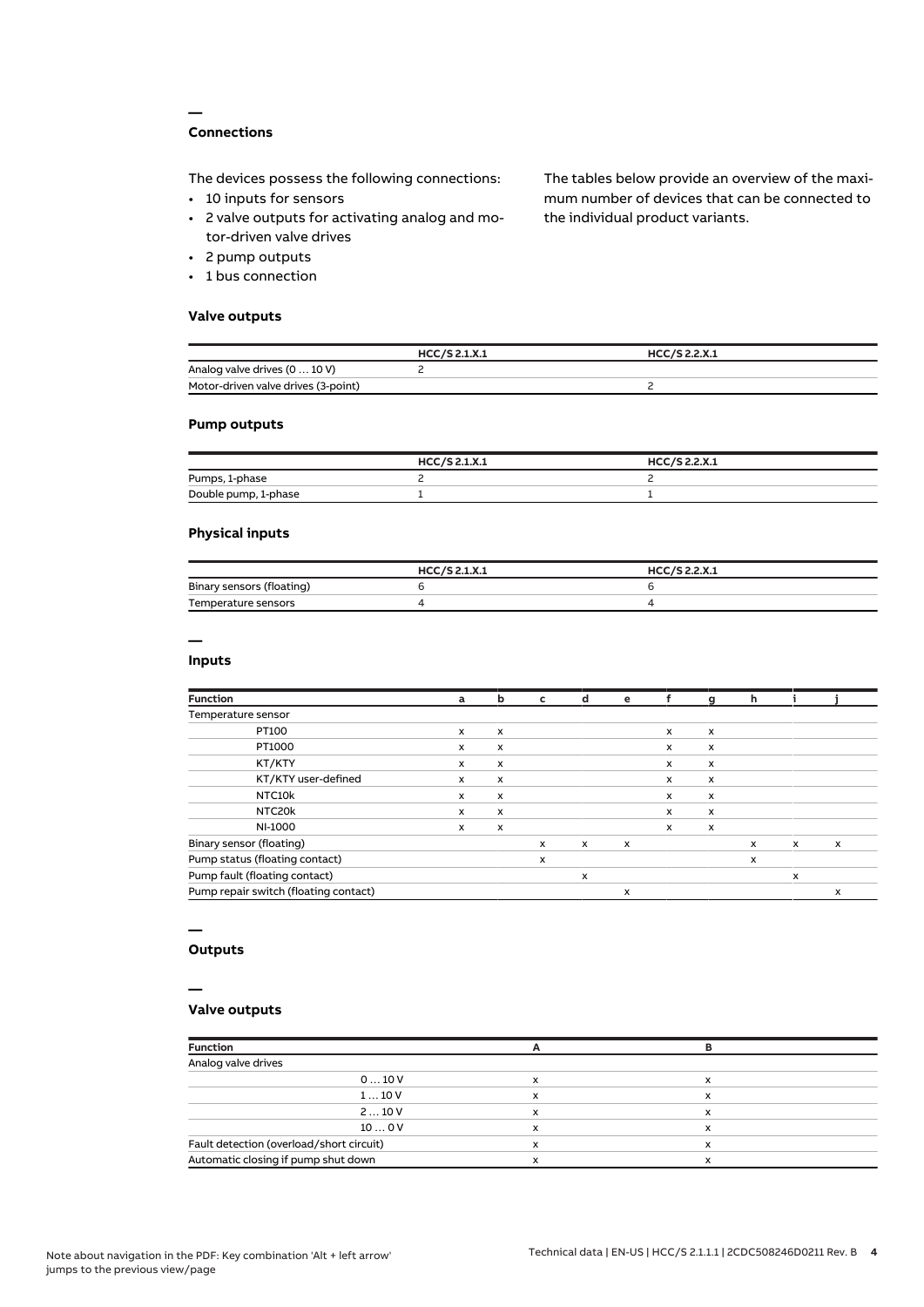# **Pump outputs**

| <b>Function</b> |                               | А                         | в |  |
|-----------------|-------------------------------|---------------------------|---|--|
| Individual pump |                               |                           |   |  |
|                 | Automatic operation           | x                         | x |  |
|                 | Direct operation              | x                         | x |  |
|                 | Automatic switch off on fault | $\boldsymbol{\mathsf{x}}$ | x |  |
| Double pump     |                               |                           |   |  |
|                 | Automatic operation           | x                         |   |  |
|                 | Direct operation              | x                         |   |  |
|                 | Automatic switch off on fault | $\boldsymbol{\mathsf{x}}$ |   |  |
|                 | Automatic weekly change       | x                         |   |  |
|                 | Automatic change on fault     | x                         |   |  |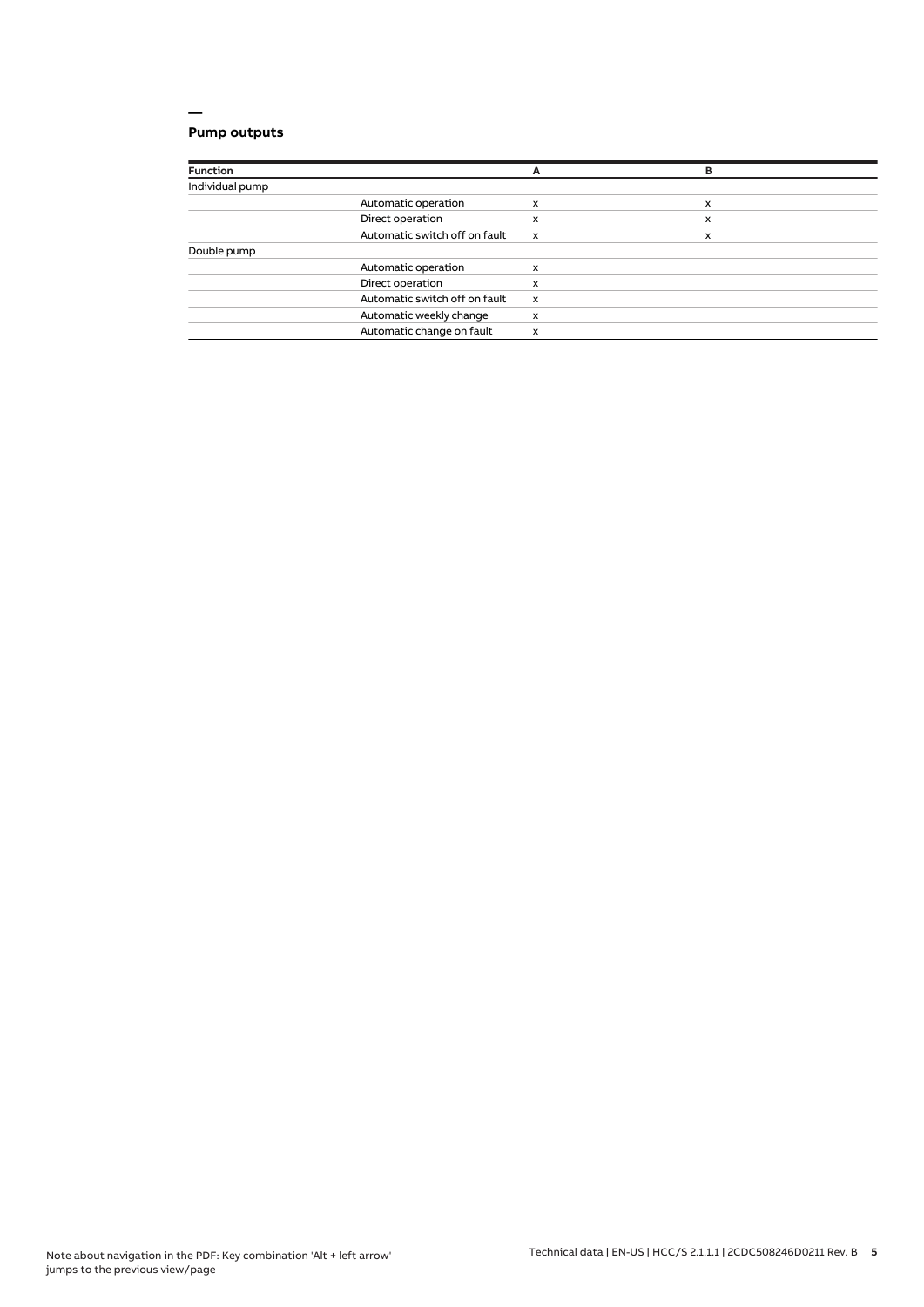**Dimension drawing**

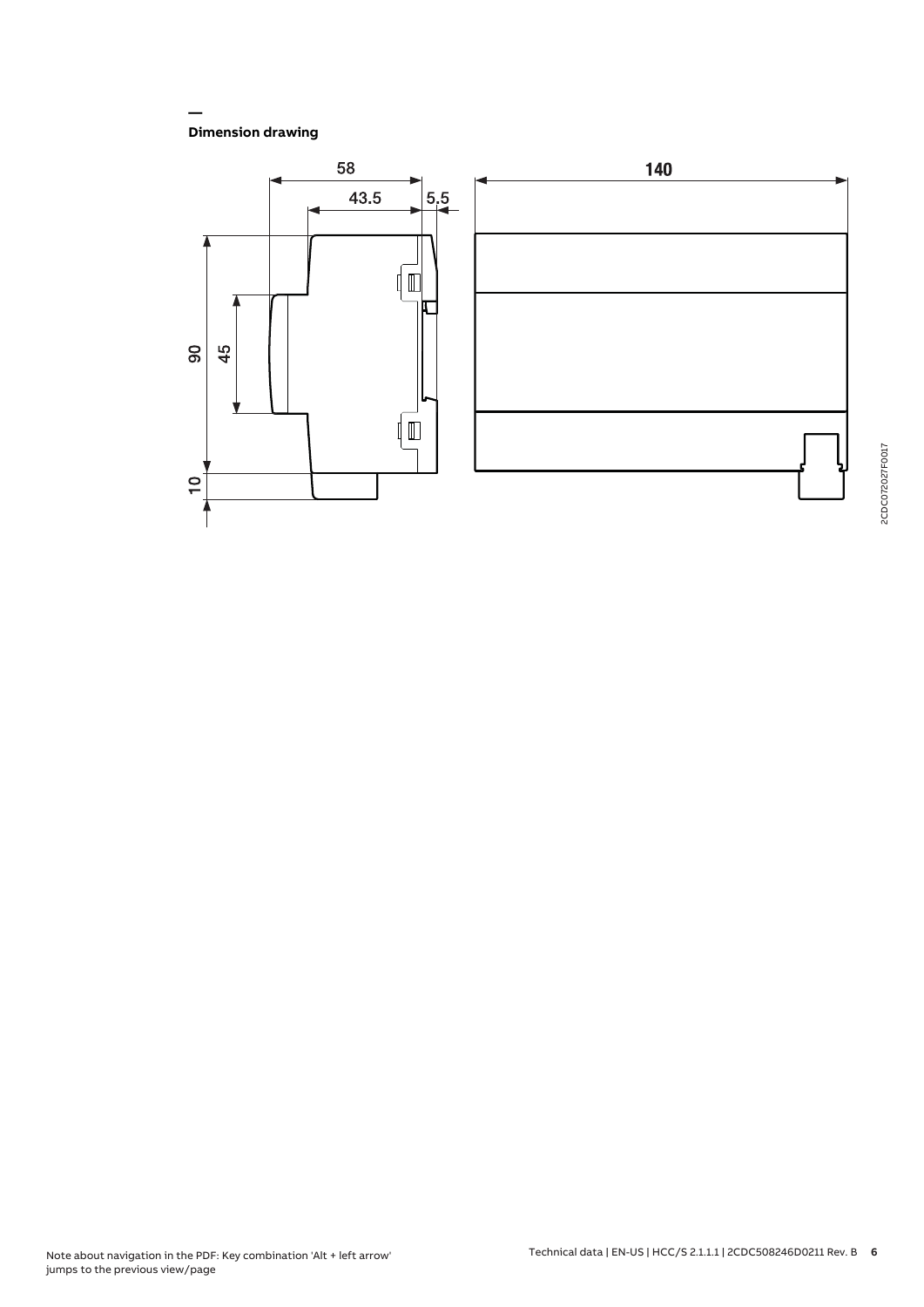**Connection diagram**

**—**



#### **— Legend**

- Label carriers
- Programming LED
- Programming button
- Bus connection terminal
- Cover cap
- Pump output channel A
- Temperature input channel A
- Binary input channel A
- Valve output channel A
- Pump output channel B
- Temperature input channel B
- Binary input channel B
- Valve output channel B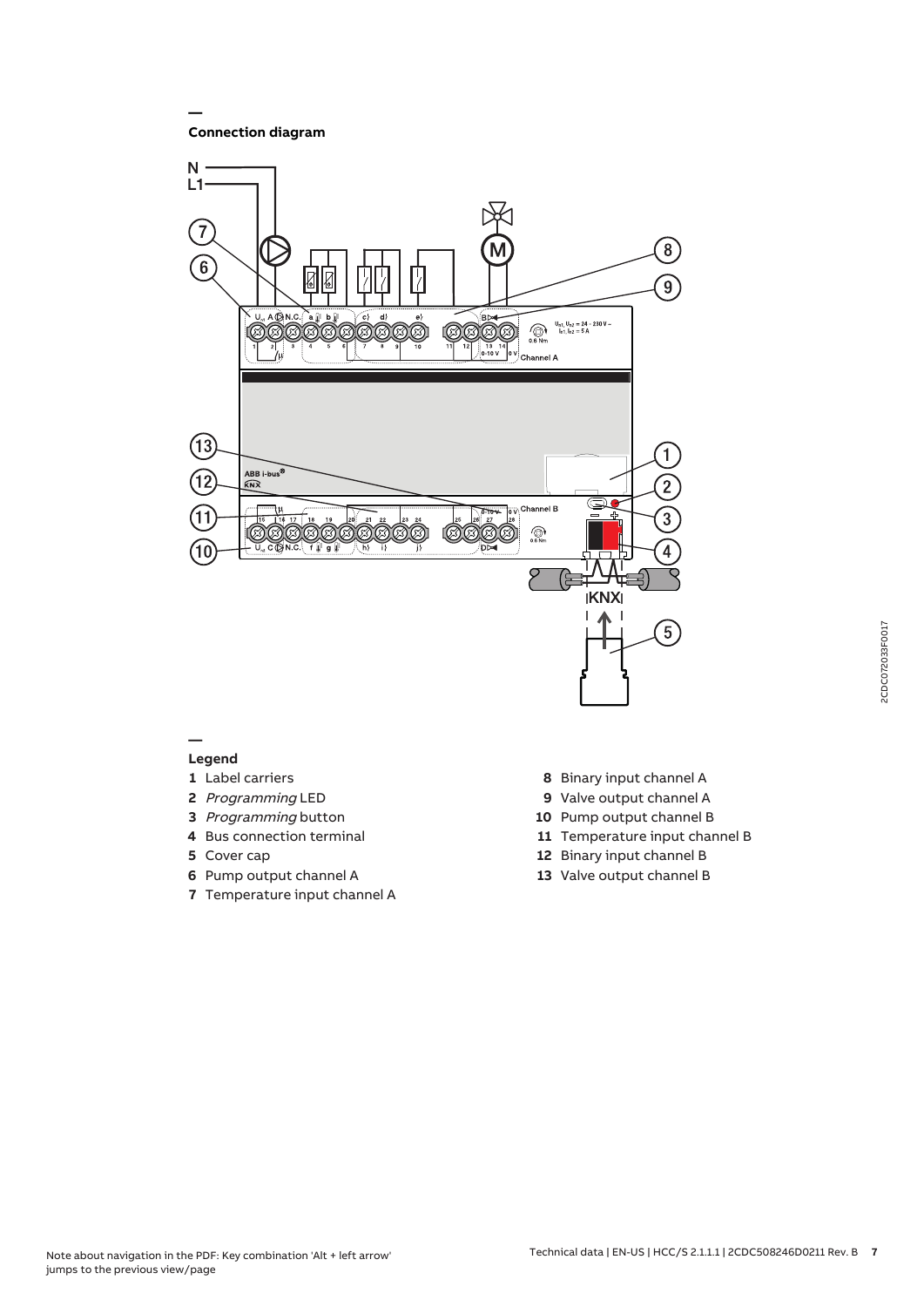# **Operating and display elements**

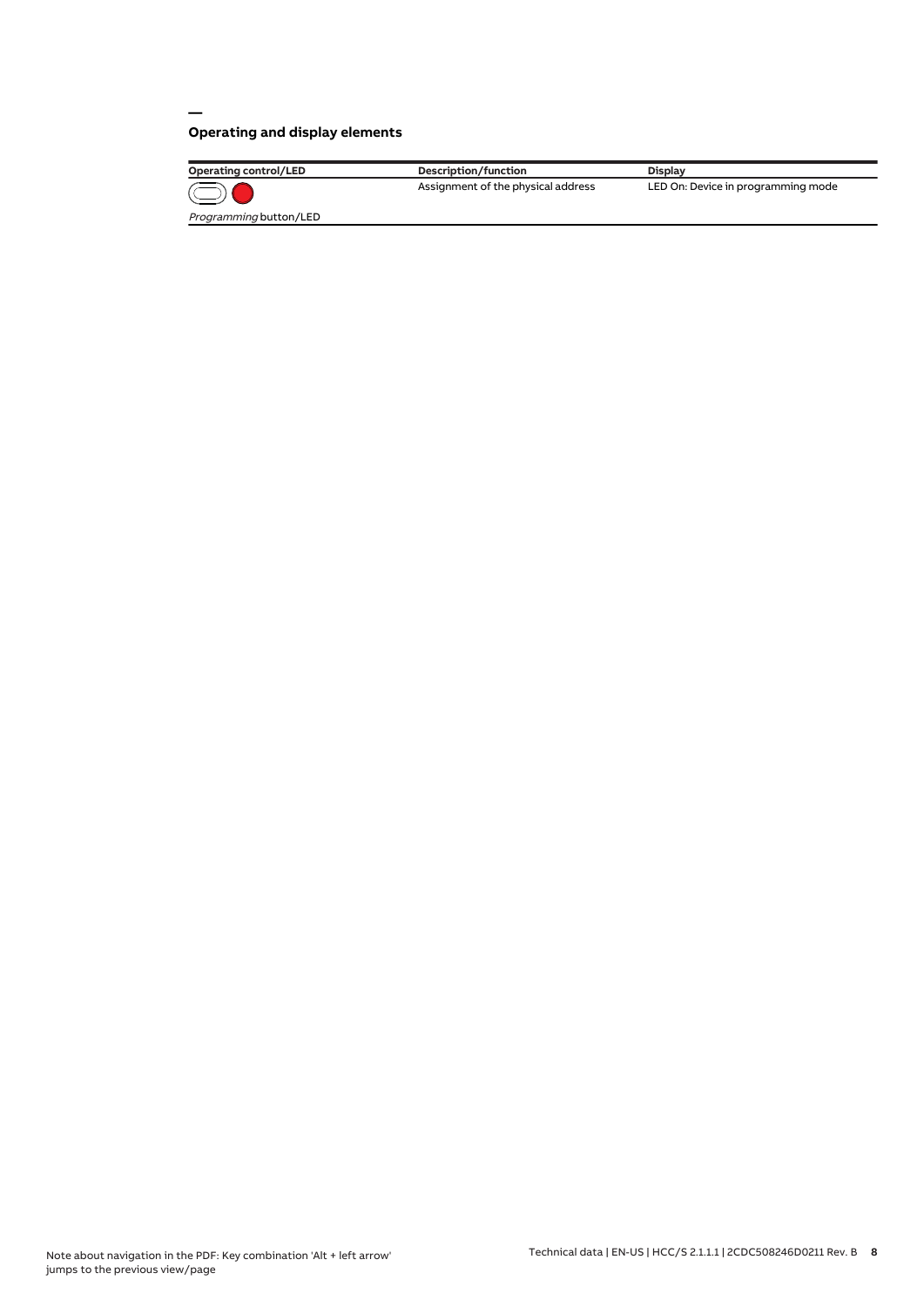#### **— General technical data**

| Device                               | Dimensions                                                              | $90 \times 140 \times 63.5$ mm (H x W x D)                                        |
|--------------------------------------|-------------------------------------------------------------------------|-----------------------------------------------------------------------------------|
|                                      | Mounting width in space units                                           | 8 modules, 17.5 mm each                                                           |
|                                      | Weight                                                                  | 0.24 kg                                                                           |
|                                      | Mounting position                                                       | Any                                                                               |
|                                      | Mounting variant                                                        | 35 mm mounting rail                                                               |
|                                      | Design                                                                  | ProM                                                                              |
|                                      | Degree of protection                                                    | <b>IP 20</b>                                                                      |
|                                      | <b>Protection class</b>                                                 | Ш                                                                                 |
|                                      | Overvoltage category                                                    | III                                                                               |
|                                      | Pollution degree                                                        | $\overline{c}$                                                                    |
| <b>Materials</b>                     | Housing                                                                 | Polycarbonate, Makrolon FR6002, halogen free                                      |
| <b>Material note</b>                 | Fire classification                                                     | Flammability V-0                                                                  |
| <b>Electronics</b>                   | Rated voltage, bus                                                      | 30 V DC                                                                           |
|                                      | Voltage range, bus                                                      | 21  32 V DC                                                                       |
|                                      | Current consumption, bus                                                | $< 12 \text{ mA}$                                                                 |
|                                      | Power loss, device                                                      | $\leq 3 W$                                                                        |
|                                      | Power loss, bus                                                         | $\leq$ 0.25 W                                                                     |
|                                      | Power loss, relay output 5 A                                            | $\leq 0.6 W$                                                                      |
|                                      | KNX safety extra low voltage                                            | <b>SELV</b>                                                                       |
| <b>Connections</b>                   | Connection type, KNX bus                                                | Plug-in terminal                                                                  |
|                                      | Cable diameter, KNX bus                                                 | 0.6  0.8 mm, solid                                                                |
|                                      | Connection type, inputs/outputs                                         | Screw terminal with universal head (PZ 1)                                         |
|                                      | Pitch                                                                   | 6.35 mm                                                                           |
|                                      | Tightening torque, screw terminals                                      | $0.50.6$ Nm                                                                       |
|                                      | Conductor cross-section, flexible                                       | $1 \times (0.2 \ldots 2.5 \text{ mm}^2) / 2 \times (0.2 \ldots 2.5 \text{ mm}^2)$ |
|                                      | Conductor cross section, rigid                                          | $1 \times (0.2 \ldots 4 \text{ mm}^2) / 2 \times (0.2 \ldots 4 \text{ mm}^2)$     |
|                                      | Conductor cross section with wire end ferrule without<br>plastic sleeve | $1 \times (0.252.5 \text{ mm}^2)$                                                 |
|                                      | Conductor cross section with wire end ferrule with<br>plastic sleeve    | $1 \times (0.254 \text{ mm}^2)$                                                   |
|                                      | Conductor cross section with TWIN wire end ferrule                      | $1 \times (0.52.5)$ mm <sup>2</sup> )                                             |
|                                      | Length, wire end ferrule contact pin                                    | $\geq 10$ mm                                                                      |
| <b>Certificates and declarations</b> | Declaration of conformity CE                                            | → 2CDK508230D2701                                                                 |
| <b>Ambient conditions</b>            | Operation                                                               | $-5+45$ °C                                                                        |
|                                      | Transport                                                               | $-25+70 °C$                                                                       |
|                                      | Storage                                                                 | $-25+55$ °C                                                                       |
|                                      | Humidity                                                                | $\leq$ 95 %                                                                       |
|                                      | Condensation allowed                                                    | No                                                                                |
|                                      | Atmospheric pressure                                                    | $\geq$ 80 kPa (corresponds to air pressure at 2,000 m above sea<br>level)         |

#### **—**

## **Inputs - contact scanning**

| <b>Rated values</b>     | Number of inputs                         |                |
|-------------------------|------------------------------------------|----------------|
| <b>Contact scanning</b> | Scanning current                         | $\leq 1$ mA    |
|                         | Scanning voltage                         | $\leq$ 12 V DC |
| Cable length            | Between sensor and device input, one-way | $\leq 100$ m   |

**—**

## **Inputs - temperature sensor**

| <b>Rated values</b> | Number of inputs                         |                        |
|---------------------|------------------------------------------|------------------------|
| Resistance          | Selection                                | User-defined           |
|                     | PT 1.000                                 | 2-conductor technology |
|                     | PT100                                    | 2-conductor technology |
|                     | KT                                       | 1k                     |
|                     | <b>KTY</b>                               | 2k                     |
|                     | <b>NI</b>                                | 1k                     |
|                     | NTC                                      | 10k, 20k               |
| Cable length        | Between sensor and device input, one-way | $\leq 100$ m           |
|                     |                                          |                        |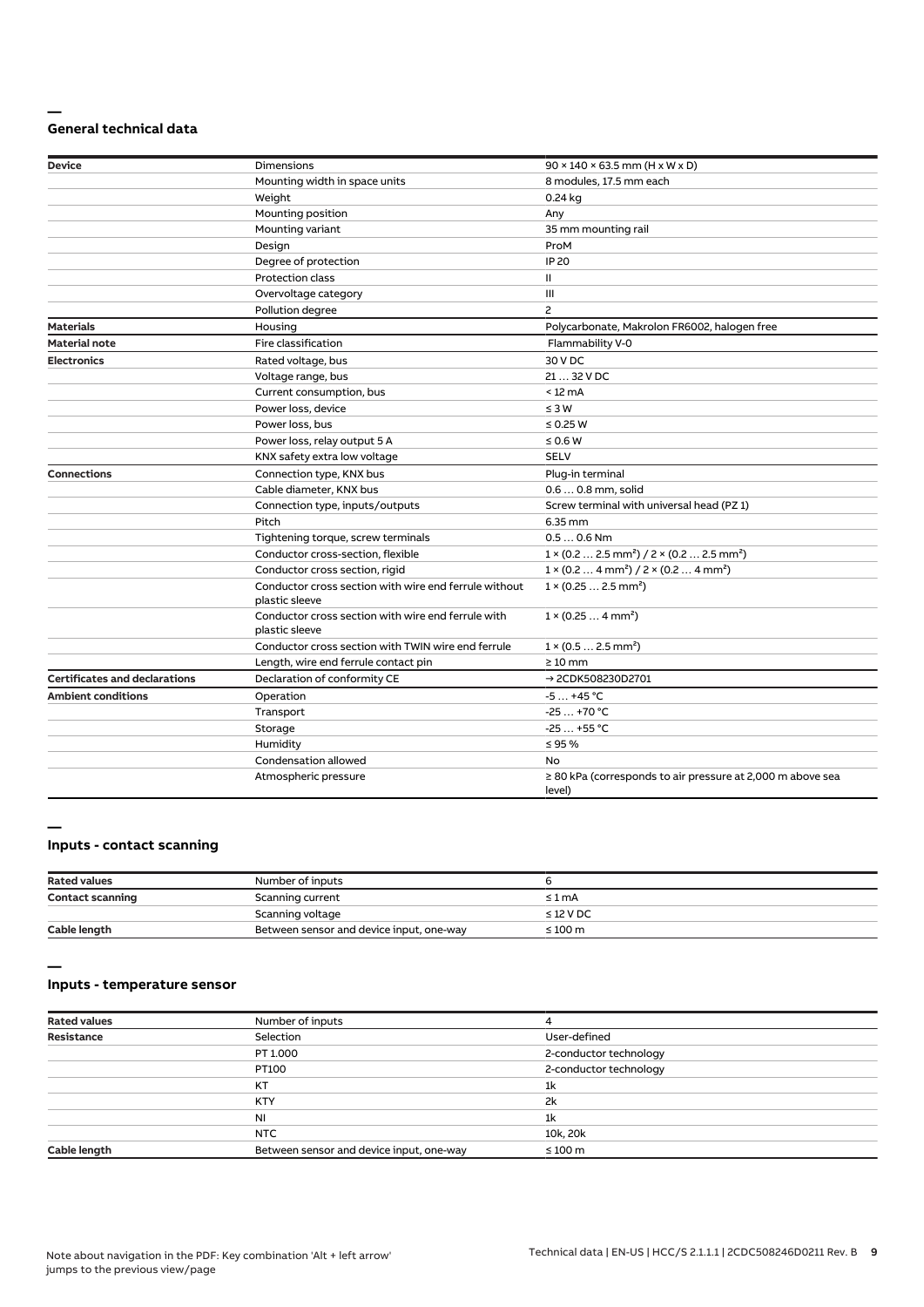## **Valve outputs – analog**

**—**

**—**

| <b>Rated values</b> | Number of outputs         |              |  |
|---------------------|---------------------------|--------------|--|
|                     | Control signal            | $010$ V DC   |  |
|                     | Signal type               | Analog       |  |
|                     | Output load               | > 10 kohms   |  |
|                     | Output tolerance          | ±10%         |  |
|                     | <b>Current limitation</b> | Up to 1.5 mA |  |

#### **Pump outputs – relays 5 A**

| <b>Rated values</b>         | Number of outputs                                          | 2                                |
|-----------------------------|------------------------------------------------------------|----------------------------------|
|                             | Rated voltage U <sub>n</sub>                               | 250 V AC                         |
|                             | Rated current I <sub>n</sub> (per output)                  | 5A                               |
|                             | Rated frequency                                            | 50/60 Hz                         |
|                             | Back-up protection                                         | $\leq 6$ A                       |
|                             | Relay type                                                 | Bi-stable                        |
| <b>Switching currents</b>   | AC-1 operation (cos $\varphi$ = 0.8)                       | $\leq$ 5 A                       |
|                             | AC-3 operation (cos $\varphi$ = 0.45)                      | $\leq$ 5 A                       |
|                             | Switching current at 5 V AC                                | $\geq 0.02$ A                    |
|                             | Switching current at 12 V AC                               | $\geq 0.01$ A                    |
|                             | Switching current at 24 V AC                               | $\geq$ 0.07 A                    |
| <b>Service life</b>         | Mechanical service life                                    | $\geq 10^7$ switching operations |
|                             | AC-1 operation (cos $\varphi$ = 0.8)                       | $\geq 10^6$ switching operations |
|                             | AC-3 operation (cos $\varphi$ = 0.45)                      | $\geq 10^6$ switching operations |
| <b>Switching operations</b> | Switching operations per minute when one relay<br>switches | $\leq 500$                       |

#### **—**

#### **Device type**

| Device type | Heating/cooling circuit controller | HCC/S 2.1.1.1                                        |
|-------------|------------------------------------|------------------------------------------------------|
| Application |                                    | Heating/Cooling Circuit Controller, 0-10 V, 2f/      |
|             |                                    | $\ldots$ = current version number of the application |
|             | Maximum number of group objects    | 106                                                  |
|             | Maximum number of group addresses  | 255                                                  |
|             | Maximum number of assignments      | 255                                                  |

# **Note**

Observe software information on the website → www.abb.com/knx.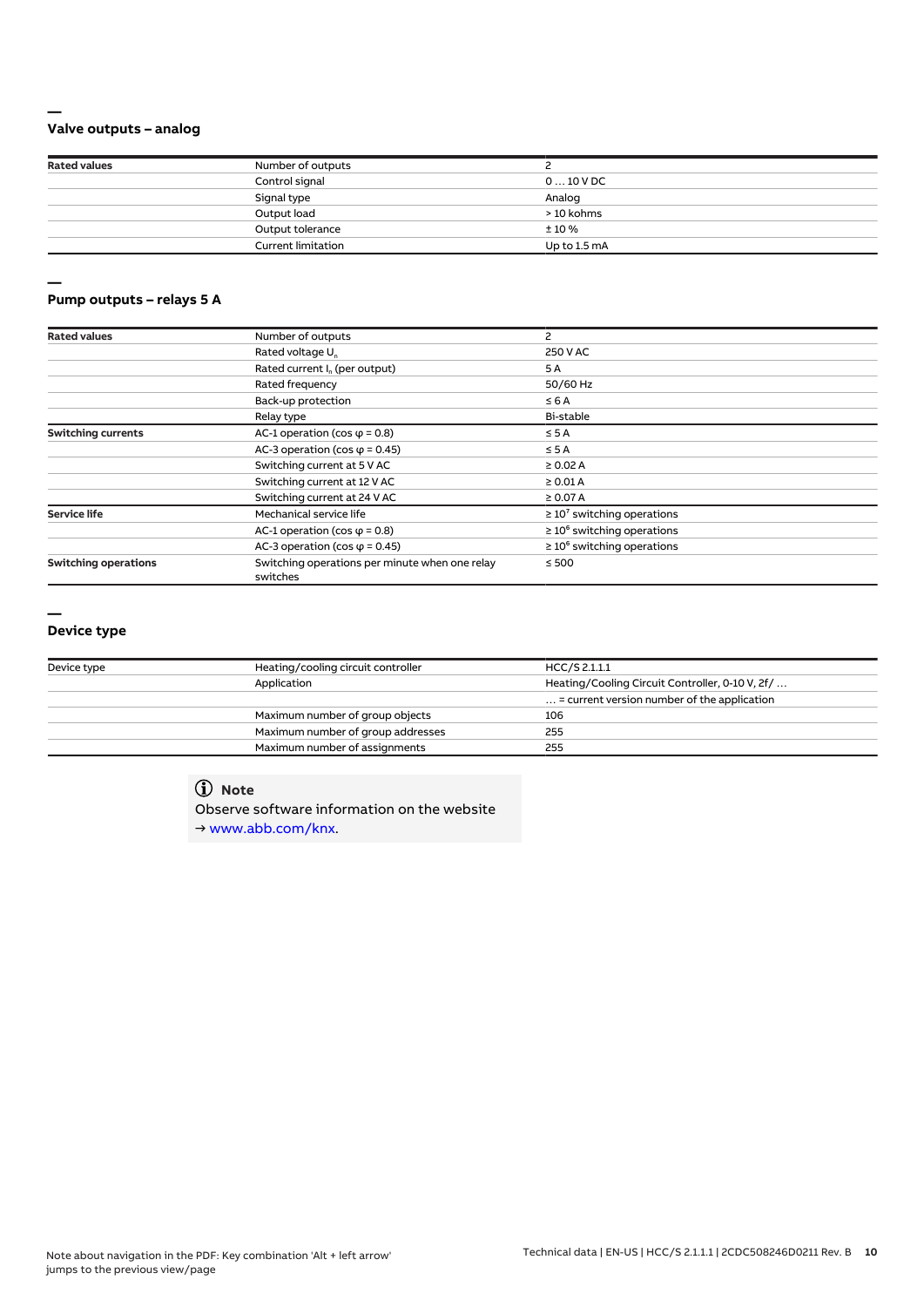# **Ordering details**

| Description                           | <b>MW</b> | <b>Type</b>   | Order no.       | Packaging<br>[pcs.] | Weight (incl.<br>packaging)<br>[kg] |
|---------------------------------------|-----------|---------------|-----------------|---------------------|-------------------------------------|
| Heating/cooling circuit<br>controller |           | HCC/S 2.1.1.1 | 2CDG110218R0011 |                     | 0.28                                |